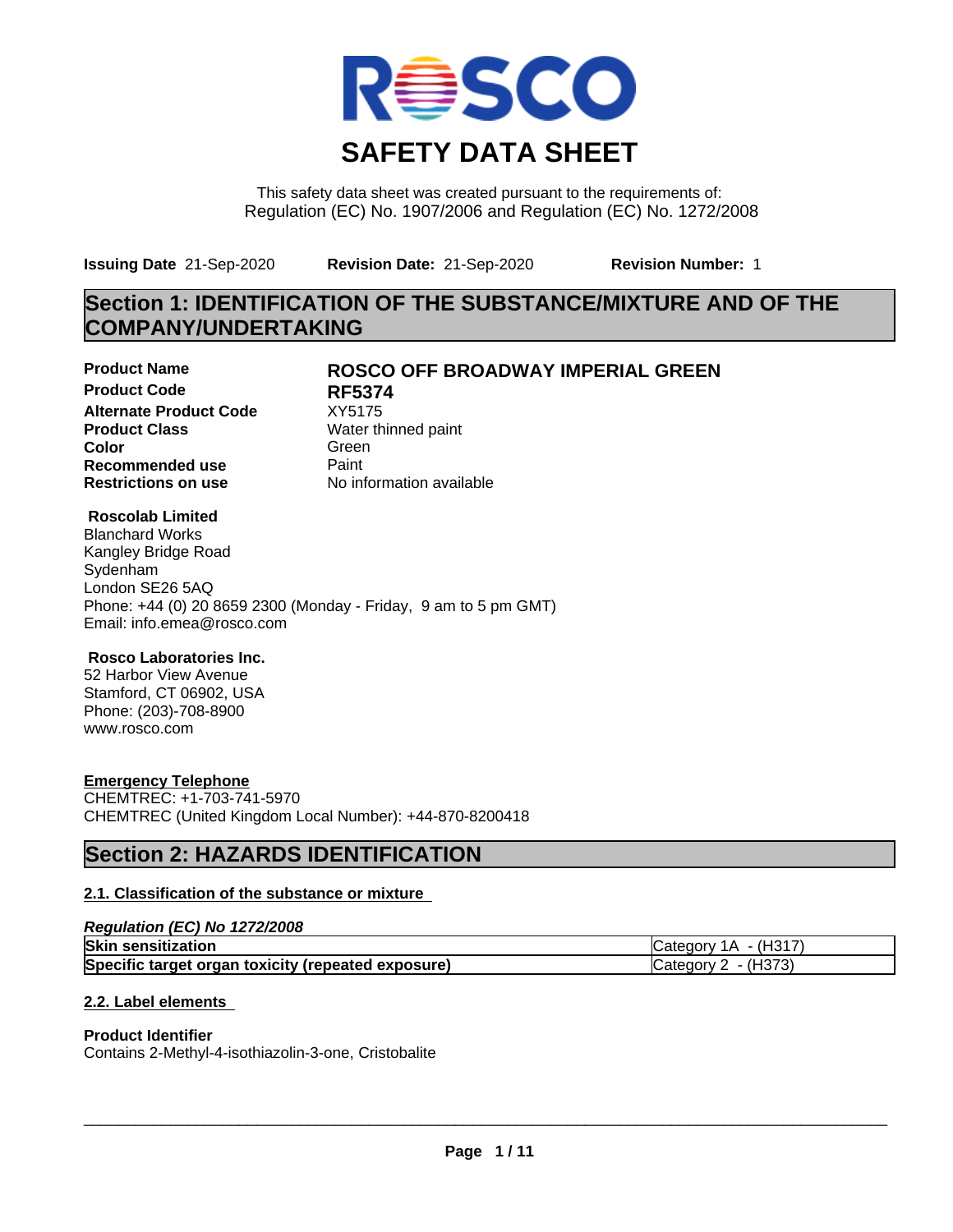# \_\_\_\_\_\_\_\_\_\_\_\_\_\_\_\_\_\_\_\_\_\_\_\_\_\_\_\_\_\_\_\_\_\_\_\_\_\_\_\_\_\_\_\_\_\_\_\_\_\_\_\_\_\_\_\_\_\_\_\_\_\_\_\_\_\_\_\_\_\_\_\_\_\_\_\_\_\_\_\_\_\_\_\_\_\_\_\_\_\_\_\_\_ RF5374 - **ROSCO OFF BROADWAY IMPERIAL GREEN**



Warning

#### **Hazard statements**

H317 - May cause an allergic skin reaction H373 - May cause damage to organs through prolonged or repeated exposure

EUH208 - Contains ( 1,2-Benzisothiazolin-3-one ). May produce an allergic reaction

#### **Precautionary Statements - EU (§28, 1272/2008)**

P101 - If medical advice is needed, have product container or label at hand

- P102 Keep out of reach of children
- P260 Do not breathe dust/fume/gas/mist/vapors/spray
- P280 Wear eye protection/ face protection
- P321 Specific treatment (see supplemental first aid instructions on this label)
- P501 Dispose of contents/container to industrial incineration plant

#### **2.3. Other hazards**

**General Hazards** No information available

## **Section 3: COMPOSITION/INFORMATION ON INGREDIENTS**

#### **3.1 Substances**

Not applicable

#### **3.2 Mixtures**

| <b>Chemical name</b>          | <b>EINECS/ELINCS No.</b> | <b>CAS No.</b> | Weight-%        | <b>Classification</b><br>according to<br><b>Regulation (EC) No.</b><br>1272/2008 [CLP]                                                                | <b>REACH registration</b><br>number |
|-------------------------------|--------------------------|----------------|-----------------|-------------------------------------------------------------------------------------------------------------------------------------------------------|-------------------------------------|
| Cristobalite                  | 238-455-4                | 14464-46-1     | $>= 5 - 10$     | STOT RE 1 (H372)                                                                                                                                      | Not available                       |
| Propylene glycol              | 200-338-0                | $57 - 55 - 6$  | $>=1 - 5$       | Not available                                                                                                                                         | 01-2119456809-23-02<br>24           |
| Carbon black                  | 215-609-9                | 1333-86-4      | $>=0.3 - 0.5$   | Not available                                                                                                                                         | Not available                       |
| Silica, crystalline           | 238-878-4                | 14808-60-7     | $>=0.1 - 0.3$   | STOT RE 1 (H372)                                                                                                                                      | Not available                       |
| 1,2-Benzisothiazolin-3-one    | 220-120-9                | 2634-33-5      | $>=0.01 - 0.05$ | Acute Tox. 4 (H302)<br>Skin Irrit. 2 (H315)<br>Eye Dam. 1 (H318)<br>Skin Sens. 1 (H317)<br>Aquatic Acute 1<br>(H400)                                  | Not available                       |
| 2-Methyl-4-isothiazolin-3-one | 220-239-6                | 2682-20-4      | < 0.0001        | Acute Tox. 3 (H301)<br>Acute Tox. 3 (H311)<br>Skin Corr. 1B (H314)<br>Skin Sens. 1 (H317)<br>Eye Dam. 1 (H318)<br>STOT SE 3 (H335)<br>Aquatic Acute 1 | Not available                       |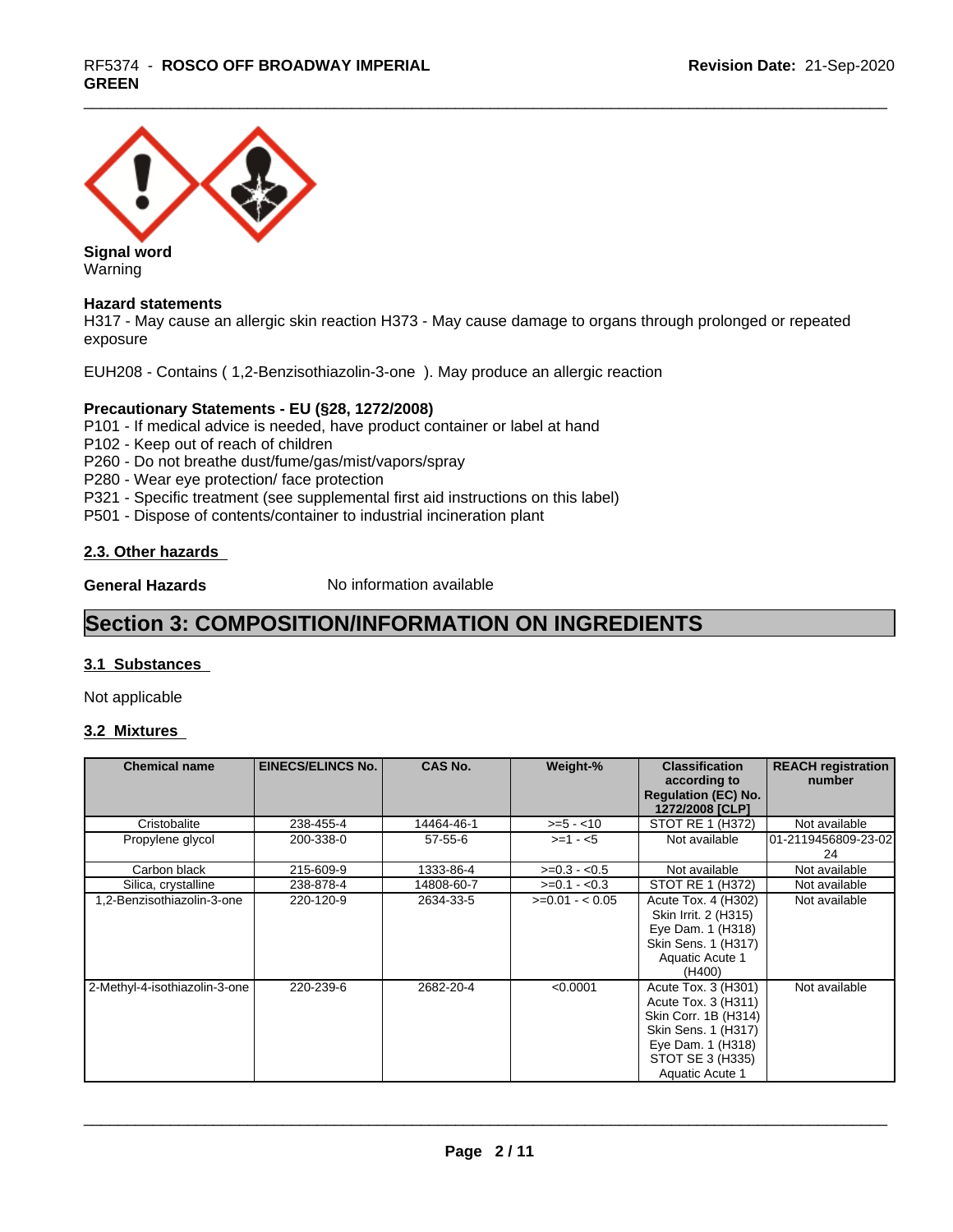*Full text of H- and EUH-phrases: see section 16*

# **Section 4: FIRST AID MEASURES**

### **4.1. Description of first aid measures**

| No hazards which require special first aid measures.                                                     |
|----------------------------------------------------------------------------------------------------------|
| Rinse thoroughly with plenty of water for at least 15<br>minutes and consult a physician.                |
| Wash off immediately with soap and plenty of water while<br>removing all contaminated clothes and shoes. |
| Move to fresh air. If symptoms persist, call a physician.                                                |
| Clean mouth with water and afterwards drink plenty of<br>water. Consult a physician if necessary.        |
|                                                                                                          |

#### **4.2. Most important symptoms and effects, both acute and delayed**

| <b>Most Important Symptoms/Effects</b>                                             | May cause allergic skin reaction. |
|------------------------------------------------------------------------------------|-----------------------------------|
| 4.3. Indication of any immediate medical attention and special treatment<br>needed |                                   |

**Notes To Physician** Motes To Physician Treat symptomatically.

# **Section 5: FIRE FIGHTING MEASURES**

#### **5.1. Extinguishing media**

| <b>Suitable Extinguishing Media</b>                        | Use extinguishing measures that are appropriate to local<br>circumstances and the surrounding environment. |
|------------------------------------------------------------|------------------------------------------------------------------------------------------------------------|
| <b>Unsuitable Extinguishing Media</b>                      | No information available.                                                                                  |
| 5.2. Special hazards arising from the substance or mixture |                                                                                                            |
| <b>Specific Hazards Arising From The Chemical</b>          | Closed containers may rupture if exposed to fire or<br>extreme heat.                                       |
| Sensitivity to static discharge                            | No.                                                                                                        |
| <b>Sensitivity to mechanical impact</b>                    | No.                                                                                                        |
| 5.3. Advice for firefighters                               |                                                                                                            |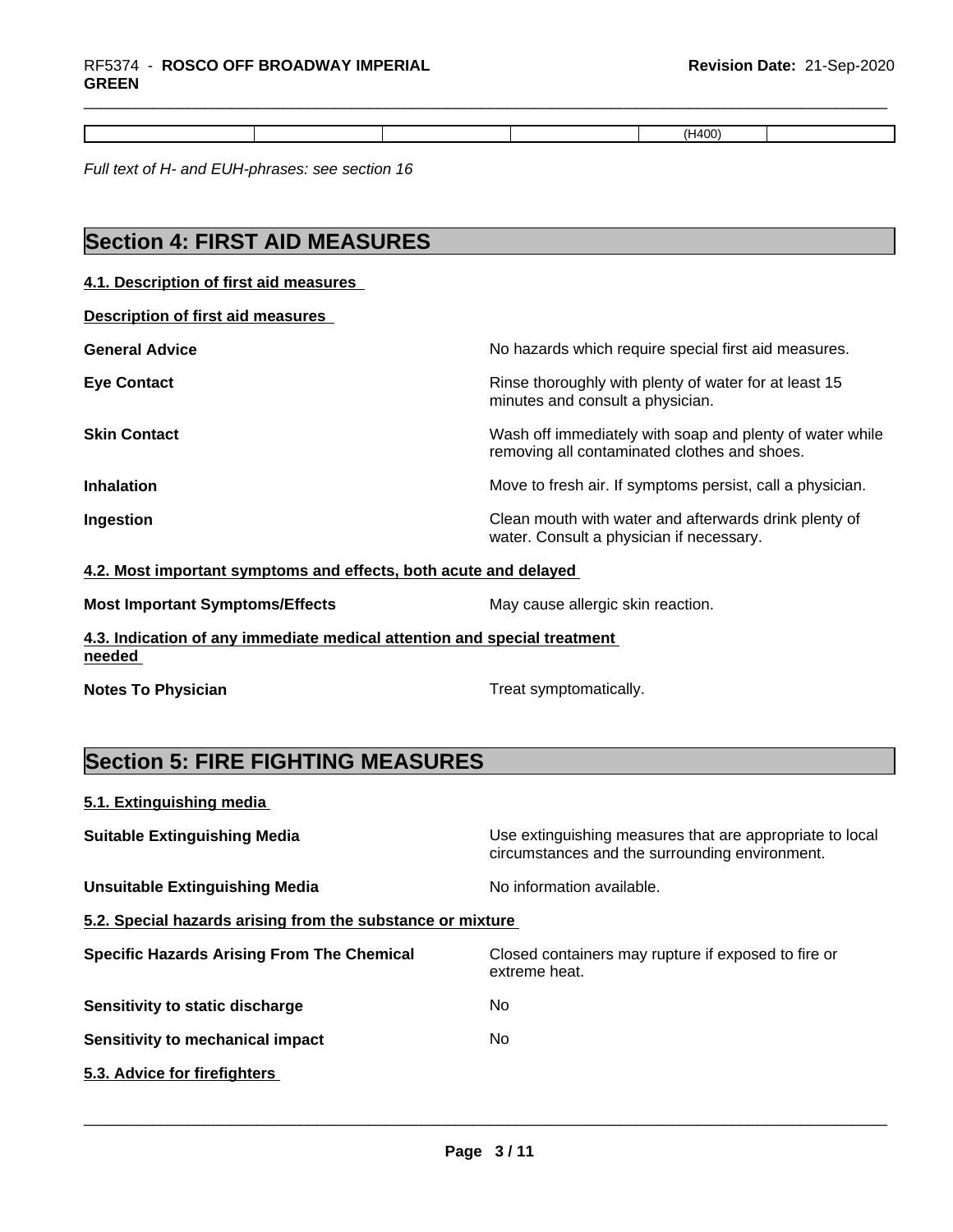| Protective equipment and precautions for firefighters  Wear self-contained breathing apparatus and protective | suit.                                                                                                                                                                            |
|---------------------------------------------------------------------------------------------------------------|----------------------------------------------------------------------------------------------------------------------------------------------------------------------------------|
| <b>Section 6: ACCIDENTAL RELEASE MEASURES</b>                                                                 |                                                                                                                                                                                  |
| 6.1. Personal precautions, protective equipment and emergency procedures                                      |                                                                                                                                                                                  |
| <b>Personal Precautions</b>                                                                                   | Avoid contact with skin, eyes and clothing. Ensure<br>adequate ventilation.                                                                                                      |
| <b>Other Information</b>                                                                                      | Observe all relevant local and international regulations.                                                                                                                        |
| 6.2. Environmental precautions                                                                                |                                                                                                                                                                                  |
| <b>Environmental precautions</b>                                                                              | Prevent spreading of vapors through sewers, ventilation<br>systems and confined areas.                                                                                           |
| 6.3. Methods and material for containment and cleaning up                                                     |                                                                                                                                                                                  |
| <b>Methods for Containment</b>                                                                                | Absorb with inert material and place in suitable container<br>for disposal.                                                                                                      |
| <b>Methods for Cleaning Up</b>                                                                                | Clean contaminated surface thoroughly.                                                                                                                                           |
| 6.4. Reference to other sections                                                                              |                                                                                                                                                                                  |
| <b>Other information</b>                                                                                      | See Section 12 for additional information.                                                                                                                                       |
| <b>Section 7: HANDLING AND STORAGE</b>                                                                        |                                                                                                                                                                                  |
| 7.1. Precautions for safe handling                                                                            |                                                                                                                                                                                  |
| <b>Handling</b>                                                                                               | Avoid contact with skin, eyes and clothing. Avoid breathing<br>vapors, spray mists or sanding dust. In case of insufficient<br>ventilation, wear suitable respiratory equipment. |
| <b>Hygiene Measures</b>                                                                                       | Wash thoroughly after handling.                                                                                                                                                  |
| 7.2. Conditions for safe storage, including any incompatibilities                                             |                                                                                                                                                                                  |
| <b>Storage</b>                                                                                                | Keep container tightly closed. Keep out of the reach of<br>children.                                                                                                             |
| 7.3. Specific end use(s)                                                                                      |                                                                                                                                                                                  |
| <b>Specific Uses</b>                                                                                          | Architectural coating. Apply as directed. Refer to product<br>label / literature for specific instructions.                                                                      |
| <b>Risk Management Methods (RMM)</b>                                                                          | Not Applicable.                                                                                                                                                                  |
| <b>Section 8: EXPOSURE CONTROLS/PERSONAL PROTECTION</b>                                                       |                                                                                                                                                                                  |
| 8.1. Control parameters                                                                                       |                                                                                                                                                                                  |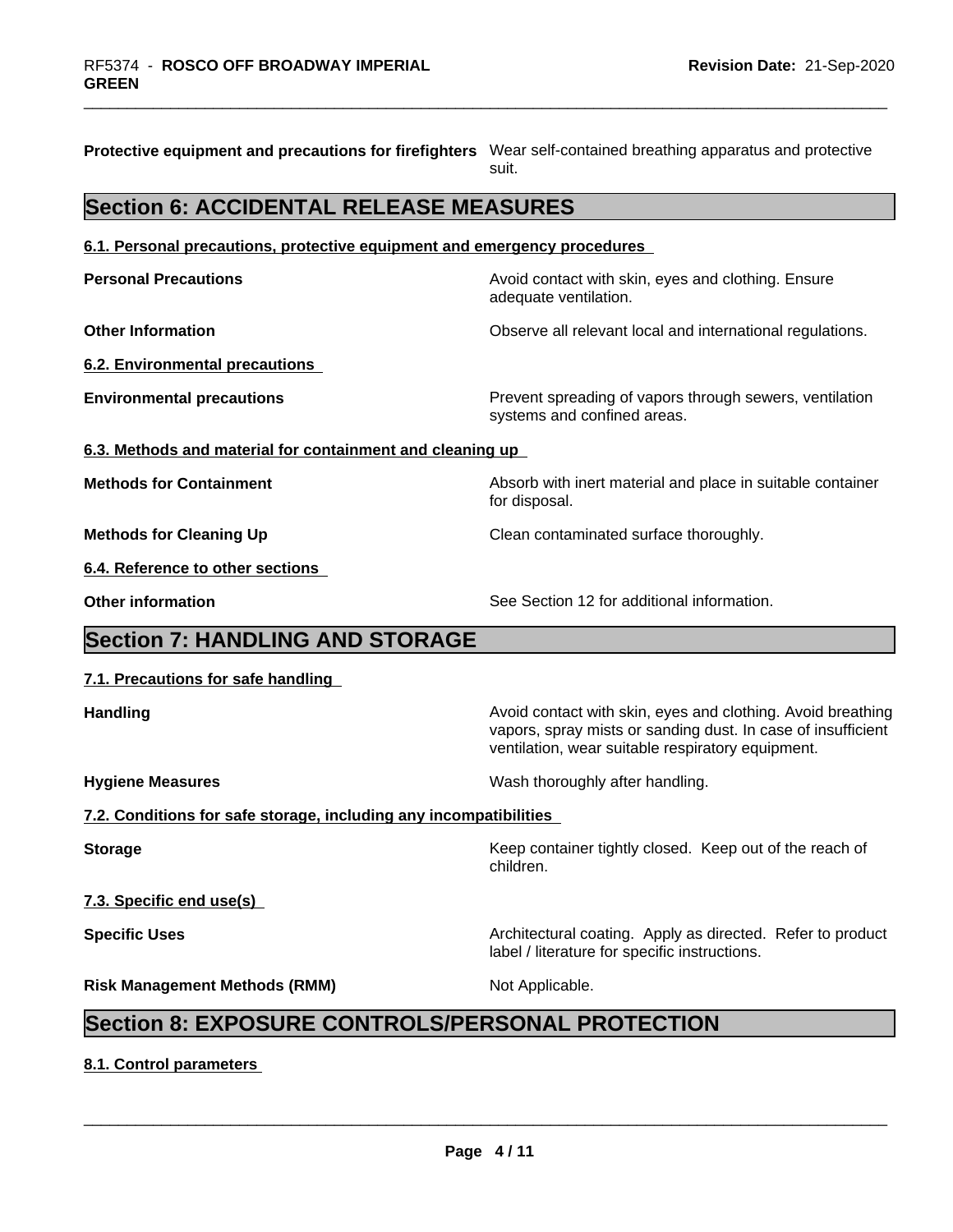# \_\_\_\_\_\_\_\_\_\_\_\_\_\_\_\_\_\_\_\_\_\_\_\_\_\_\_\_\_\_\_\_\_\_\_\_\_\_\_\_\_\_\_\_\_\_\_\_\_\_\_\_\_\_\_\_\_\_\_\_\_\_\_\_\_\_\_\_\_\_\_\_\_\_\_\_\_\_\_\_\_\_\_\_\_\_\_\_\_\_\_\_\_ RF5374 - **ROSCO OFF BROADWAY IMPERIAL GREEN**

| <b>Chemical name</b> | <b>European Union</b>                       | <b>Belgium</b>              |  | <b>Bulgaria</b>             |                              |                              | <b>Cyprus</b>     |                             | <b>France</b>               |        | <b>Ireland</b>               |  |  |  |  |  |                            |
|----------------------|---------------------------------------------|-----------------------------|--|-----------------------------|------------------------------|------------------------------|-------------------|-----------------------------|-----------------------------|--------|------------------------------|--|--|--|--|--|----------------------------|
| Cristobalite         | TWA: $0.1 \text{ mg/m}^3$                   | TWA: 0.05 mg/m <sup>3</sup> |  | TWA: 0.07 mg/m <sup>3</sup> |                              |                              |                   | TWA: 0.05 mg/m <sup>3</sup> |                             |        | TWA: $0.1 \text{ mg/m}^3$    |  |  |  |  |  |                            |
| 14464-46-1           |                                             |                             |  |                             |                              |                              |                   |                             |                             |        |                              |  |  |  |  |  | STEL: $0.3 \text{ mg/m}^3$ |
| Diatomaceous silica. | $\sim$                                      | $\blacksquare$              |  | $\blacksquare$              |                              | $\overline{a}$               |                   |                             | $\sim$                      |        | TWA: $1.2 \text{ mg/m}^3$    |  |  |  |  |  |                            |
| flux-calcined        |                                             |                             |  |                             |                              |                              |                   |                             |                             |        | STEL: $3.6 \text{ mg/m}^3$   |  |  |  |  |  |                            |
| 68855-54-9           |                                             |                             |  |                             |                              |                              |                   |                             |                             |        |                              |  |  |  |  |  |                            |
| Propylene glycol     |                                             | $\blacksquare$              |  |                             |                              |                              |                   |                             |                             |        | TWA: 10 mg/m <sup>3</sup>    |  |  |  |  |  |                            |
| $57 - 55 - 6$        |                                             |                             |  |                             |                              |                              |                   |                             |                             |        | TWA: 150 ppm                 |  |  |  |  |  |                            |
|                      |                                             |                             |  |                             |                              |                              |                   |                             |                             |        | TWA: 470 mg/m <sup>3</sup>   |  |  |  |  |  |                            |
|                      |                                             |                             |  |                             |                              |                              |                   |                             |                             |        | STEL: 1410 mg/m <sup>3</sup> |  |  |  |  |  |                            |
|                      |                                             |                             |  |                             |                              |                              |                   |                             |                             |        | STEL: 30 mg/m <sup>3</sup>   |  |  |  |  |  |                            |
|                      |                                             |                             |  |                             |                              |                              |                   |                             |                             |        | STEL: 450 ppm                |  |  |  |  |  |                            |
| <b>Chemical name</b> | Germany                                     | Greece                      |  | Hungary                     | <b>Iceland</b>               |                              |                   | <b>Italy</b>                |                             | Latvia |                              |  |  |  |  |  |                            |
| Cristobalite         |                                             | $\overline{\phantom{a}}$    |  | TWA: 0.15 mg/m <sup>3</sup> | $0.15$ mg/m <sup>3</sup> TWA |                              |                   |                             |                             |        |                              |  |  |  |  |  |                            |
| 14464-46-1           |                                             |                             |  |                             |                              | $0.05$ mg/m <sup>3</sup> TWA |                   |                             |                             |        |                              |  |  |  |  |  |                            |
| Diatomaceous silica, | TWA: $0.3$ mg/m <sup>3</sup>                | $\blacksquare$              |  | $\blacksquare$              | 1.5 mg/m $3$ TWA             |                              |                   | $\blacksquare$              |                             |        |                              |  |  |  |  |  |                            |
| flux-calcined        |                                             |                             |  |                             |                              |                              |                   |                             |                             |        |                              |  |  |  |  |  |                            |
| 68855-54-9           |                                             |                             |  |                             |                              |                              |                   |                             |                             |        |                              |  |  |  |  |  |                            |
| Propylene glycol     | ÷.                                          | $\mathbf{r}$                |  | $\mathbf{r}$                |                              |                              | $\sim$            |                             | $\sim$                      |        | TWA: $7 \text{ mg/m}^3$      |  |  |  |  |  |                            |
| $57 - 55 - 6$        |                                             |                             |  |                             |                              |                              |                   |                             |                             |        |                              |  |  |  |  |  |                            |
| <b>Chemical name</b> | Lithuania                                   | <b>Netherlands</b>          |  | <b>Poland</b>               |                              | Romania                      | <b>Spain</b>      |                             | <b>Sweden</b>               |        | <b>United</b>                |  |  |  |  |  |                            |
|                      |                                             |                             |  |                             |                              |                              |                   |                             |                             |        | Kingdom                      |  |  |  |  |  |                            |
| Cristobalite         | TWA: 0.05                                   | TWA: 0.075                  |  | TWA: 0.1 mg/m <sup>3</sup>  |                              | TWA: 0.05                    | TWA: 0.05         |                             | TLV: 0.05 mg/m <sup>3</sup> |        | TWA: 0.1 mg/m <sup>3</sup>   |  |  |  |  |  |                            |
| 14464-46-1           | mg/m <sup>3</sup>                           | mg/m <sup>3</sup>           |  |                             |                              | mg/m <sup>3</sup>            | mg/m <sup>3</sup> |                             |                             |        |                              |  |  |  |  |  |                            |
| Diatomaceous silica, |                                             |                             |  | TWA: $2 \text{ mq/m}^3$     |                              |                              |                   |                             | $\sim$                      |        | $\blacksquare$               |  |  |  |  |  |                            |
| flux-calcined        |                                             |                             |  | TWA: 1 mg/m <sup>3</sup>    |                              |                              |                   |                             |                             |        |                              |  |  |  |  |  |                            |
| 68855-54-9           |                                             |                             |  |                             |                              |                              |                   |                             |                             |        |                              |  |  |  |  |  |                            |
| Propylene glycol     | $\overline{\text{TWA}:7}$ mg/m <sup>3</sup> |                             |  | TWA: 100 mg/m <sup>3</sup>  |                              |                              |                   |                             |                             |        | TWA: 150 ppm                 |  |  |  |  |  |                            |
| 57-55-6              |                                             |                             |  |                             |                              |                              |                   |                             |                             |        | TWA: 474 mg/m <sup>3</sup>   |  |  |  |  |  |                            |
|                      |                                             |                             |  |                             |                              |                              |                   |                             |                             |        | TWA: 10 mg/m <sup>3</sup>    |  |  |  |  |  |                            |
|                      |                                             |                             |  |                             |                              |                              |                   |                             |                             |        | STEL: 450 ppm                |  |  |  |  |  |                            |
|                      |                                             |                             |  |                             |                              |                              |                   |                             |                             |        | <b>STEL: 1422</b>            |  |  |  |  |  |                            |
|                      |                                             |                             |  |                             |                              |                              |                   |                             |                             |        | mg/m <sup>3</sup>            |  |  |  |  |  |                            |
|                      |                                             |                             |  |                             |                              |                              |                   |                             |                             |        | STEL: 30 mg/m <sup>3</sup>   |  |  |  |  |  |                            |
|                      |                                             |                             |  |                             |                              |                              |                   |                             |                             |        |                              |  |  |  |  |  |                            |

#### **8.2. Exposure controls**

**Occupational exposure controls**

**Personal Protective Equipment**

**Engineering Measures Ensure 2018** Ensure adequate ventilation, especially in confined areas.

**Respiratory Protection In case of insufficient ventilation wear suitable respiratory** equipment.

**Eye Protection** Safety glasses with side-shields.

**Skin Protection Skin Protection Lightweight protective clothing.** 

Hand protection **Impervious** gloves.

 $\overline{\phantom{a}}$  ,  $\overline{\phantom{a}}$  ,  $\overline{\phantom{a}}$  ,  $\overline{\phantom{a}}$  ,  $\overline{\phantom{a}}$  ,  $\overline{\phantom{a}}$  ,  $\overline{\phantom{a}}$  ,  $\overline{\phantom{a}}$  ,  $\overline{\phantom{a}}$  ,  $\overline{\phantom{a}}$  ,  $\overline{\phantom{a}}$  ,  $\overline{\phantom{a}}$  ,  $\overline{\phantom{a}}$  ,  $\overline{\phantom{a}}$  ,  $\overline{\phantom{a}}$  ,  $\overline{\phantom{a}}$ 

**Hygiene Measures Avoid contact with skin, eyes and clothing. Remove and Hygiene Measures** and clothing. Remove and wash contaminated clothing before re-use. Wash thoroughly after handling.

## **Section 9: PHYSICAL AND CHEMICAL PROPERTIES**

**9.1. Information on basic physical and chemical properties**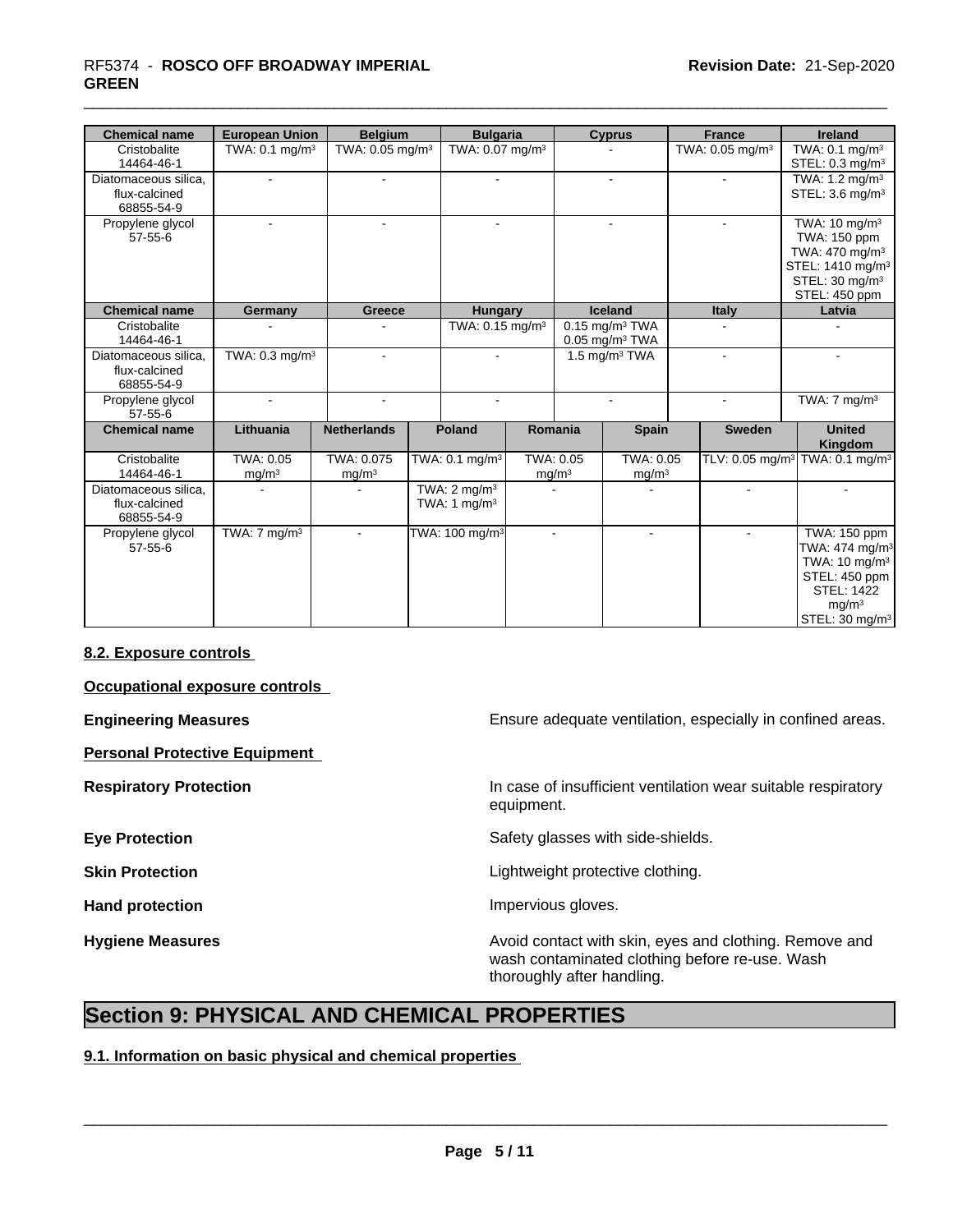| Appearance                           | liquid                   |                        |
|--------------------------------------|--------------------------|------------------------|
| Odor                                 | little or no odor        |                        |
| <b>Odor Threshold</b>                | No information available |                        |
| <b>Property</b>                      | Values                   | <b>Remarks/ Method</b> |
| Density (g/L)                        | 1330 - 1378              | None known             |
| <b>Relative Density</b>              | $1.33 - 1.38$            |                        |
| рH                                   | No information available | None known             |
| <b>Viscosity (cps)</b>               | No information available | None known             |
| Solubility(ies)                      | No information available | None known             |
| <b>Water solubility</b>              | No information available | None known             |
| <b>Evaporation Rate</b>              | No information available | None known             |
| Vapor pressure                       | No information available | None known             |
| Vapor density                        | No information available | None known             |
| Wt. % Solids                         | $35 - 45$                | None known             |
| Vol. % Solids                        | $25 - 35$                | None known             |
| Wt. % Volatiles                      | $55 - 65$                | None known             |
| Vol. % Volatiles                     | $65 - 75$                | None known             |
| <b>Boiling Point (°C)</b>            | 100                      | None known             |
| Freezing Point (°C)                  | 0                        | None known             |
| Melting Point (°C)                   | No information available | None known             |
| <b>Pour Point</b>                    | No information available | None known             |
| Flash Point (°C)                     | Not applicable           | None known             |
| Flammability (solid, gas)            | No information available | None known             |
| <b>Upper flammability limit:</b>     | No information available | None known             |
| Lower flammability limit:            | No information available | None known             |
| <b>Autoignition Temperature (°C)</b> | No information available | None known             |
| Decomposition Temperature (°C)       | No information available | None known             |
| <b>Partition coefficient</b>         | No information available | None known             |
| <b>Explosive properties</b>          | No information available | None known             |
| <b>Oxidizing Properties</b>          | No information available | None known             |

# **Section 10: STABILITY AND REACTIVITY**

| 10.1. Reactivity<br><b>Reactivity</b>     | Not Applicable.                          |
|-------------------------------------------|------------------------------------------|
| 10.2. Chemical stability                  |                                          |
| <b>Chemical Stability</b>                 | Stable under normal conditions.          |
| 10.3. Possibility of hazardous reactions  |                                          |
| <b>Possibility of hazardous reactions</b> | None under normal conditions of use.     |
| 10.4. Conditions to avoid                 |                                          |
| <b>Conditions to avoid</b>                | Prevent from freezing.                   |
| 10.5. Incompatible materials              |                                          |
| <b>Incompatible Materials</b>             | No materials to be especially mentioned. |
|                                           |                                          |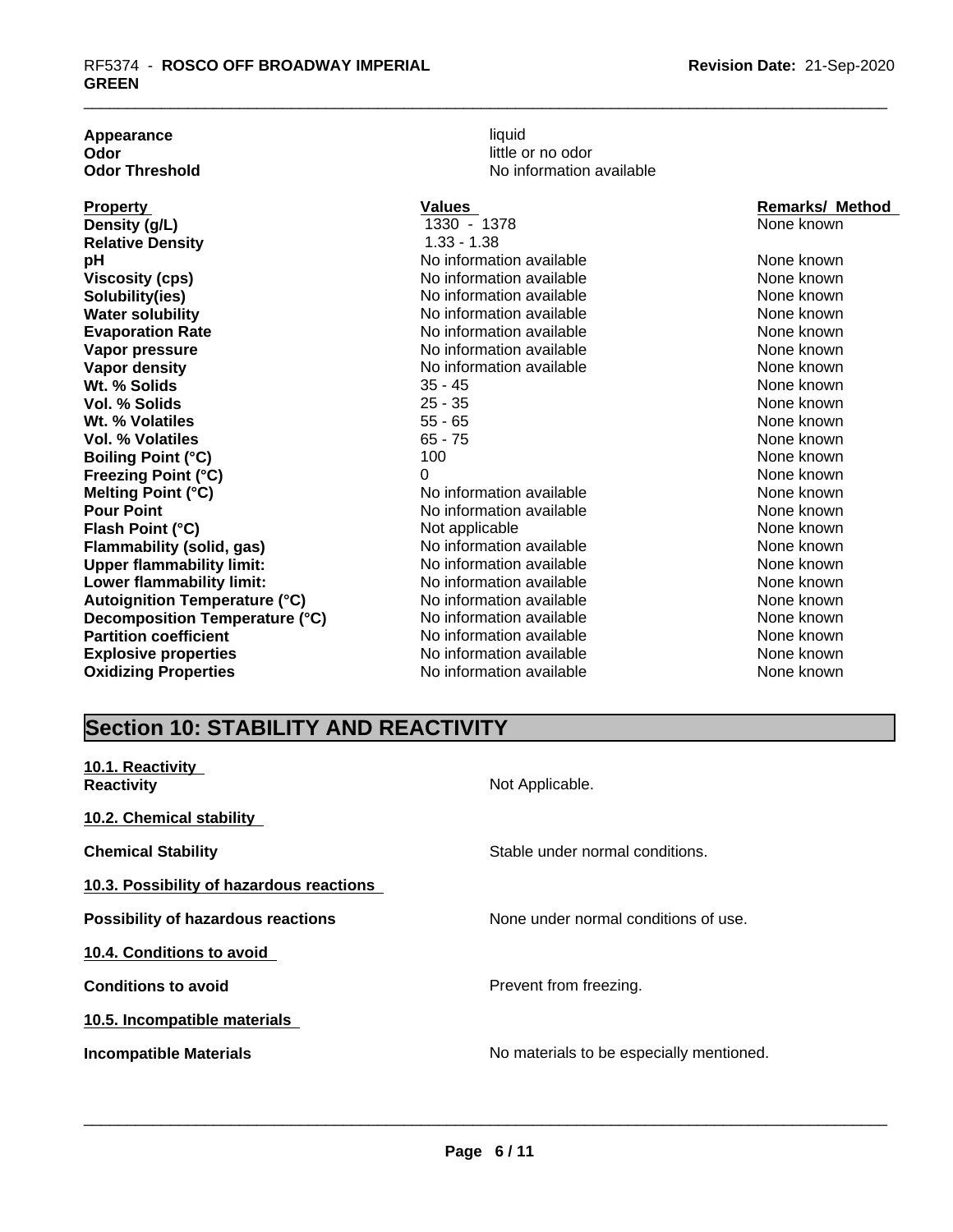#### **10.6. Hazardous decomposition products**

**Hazardous Decomposition Products** None under normal conditions of use.

## **Section 11: TOXICOLOGICAL INFORMATION**

#### **11.1. Information on toxicological effects**

#### **Product Information**

| <b>Inhalation</b>   | There is no data available for this product.                                                 |
|---------------------|----------------------------------------------------------------------------------------------|
| Eye contact         | There is no data available for this product.                                                 |
| <b>Skin contact</b> | Repeated or prolonged skin contact may cause allergic<br>reactions with susceptible persons. |
| Ingestion           | There is no data available for this product.                                                 |
|                     |                                                                                              |

# **Acute Toxicity**

#### **Component Information**

| <b>Chemical name</b>                       | Oral LD50                                    | <b>Dermal LD50</b>       | <b>Inhalation LC50</b>  |
|--------------------------------------------|----------------------------------------------|--------------------------|-------------------------|
| Propylene glycol<br>$57 - 55 - 6$          | $= 20$ g/kg (Rat)                            | $= 20800$ mg/kg (Rabbit) |                         |
| Carbon black<br>1333-86-4                  | $> 15400$ mg/kg (Rat)                        | > 3 g/kg (Rabbit)        |                         |
| .2-Benzisothiazolin-3-one<br>2634-33-5     | $= 1020$ mg/kg (Rat)                         |                          |                         |
| 2-Methyl-4-isothiazolin-3-one<br>2682-20-4 | 232 - 249 mg/kg (Rat)<br>$= 120$ mg/kg (Rat) | $= 200$ mg/kg (Rabbit)   | $= 0.11$ mg/L (Rat) 4 h |

**Skin corrosion/irritation** No information available.

 $\overline{\phantom{a}}$  ,  $\overline{\phantom{a}}$  ,  $\overline{\phantom{a}}$  ,  $\overline{\phantom{a}}$  ,  $\overline{\phantom{a}}$  ,  $\overline{\phantom{a}}$  ,  $\overline{\phantom{a}}$  ,  $\overline{\phantom{a}}$  ,  $\overline{\phantom{a}}$  ,  $\overline{\phantom{a}}$  ,  $\overline{\phantom{a}}$  ,  $\overline{\phantom{a}}$  ,  $\overline{\phantom{a}}$  ,  $\overline{\phantom{a}}$  ,  $\overline{\phantom{a}}$  ,  $\overline{\phantom{a}}$ 

**Eye damage/irritation Eye damage/irritation No information available. Sensitization Sensitization** May cause an allergic skin reaction. **Mutagenic Effects** Mutagenic Effects

#### **Carcinogenic effects**

The table below indicates whether each agency has listed any ingredient as a carcinogen.

| <b>Chemical name</b> | <b>European Union</b> | <b>IARC</b>                    |
|----------------------|-----------------------|--------------------------------|
| Cristobalite         |                       | 1 - Human Carcinogen           |
| 14464-46-1           |                       |                                |
| Carbon black         |                       | 2B - Possible Human Carcinogen |
| 1333-86-4            |                       |                                |
| Silica, crystalline  |                       | 1 - Human Carcinogen           |
| 14808-60-7           |                       |                                |

• Crystalline Silica has been determined to be carcinogenic to humans by IARC (1) when in respirable form. Risk of cancer depends on duration and level of inhalation exposure to spray mist or dust from sanding the dried pa cancer depends on duration and level of inhalation exposure to spray mist or dust from sanding the dried paint.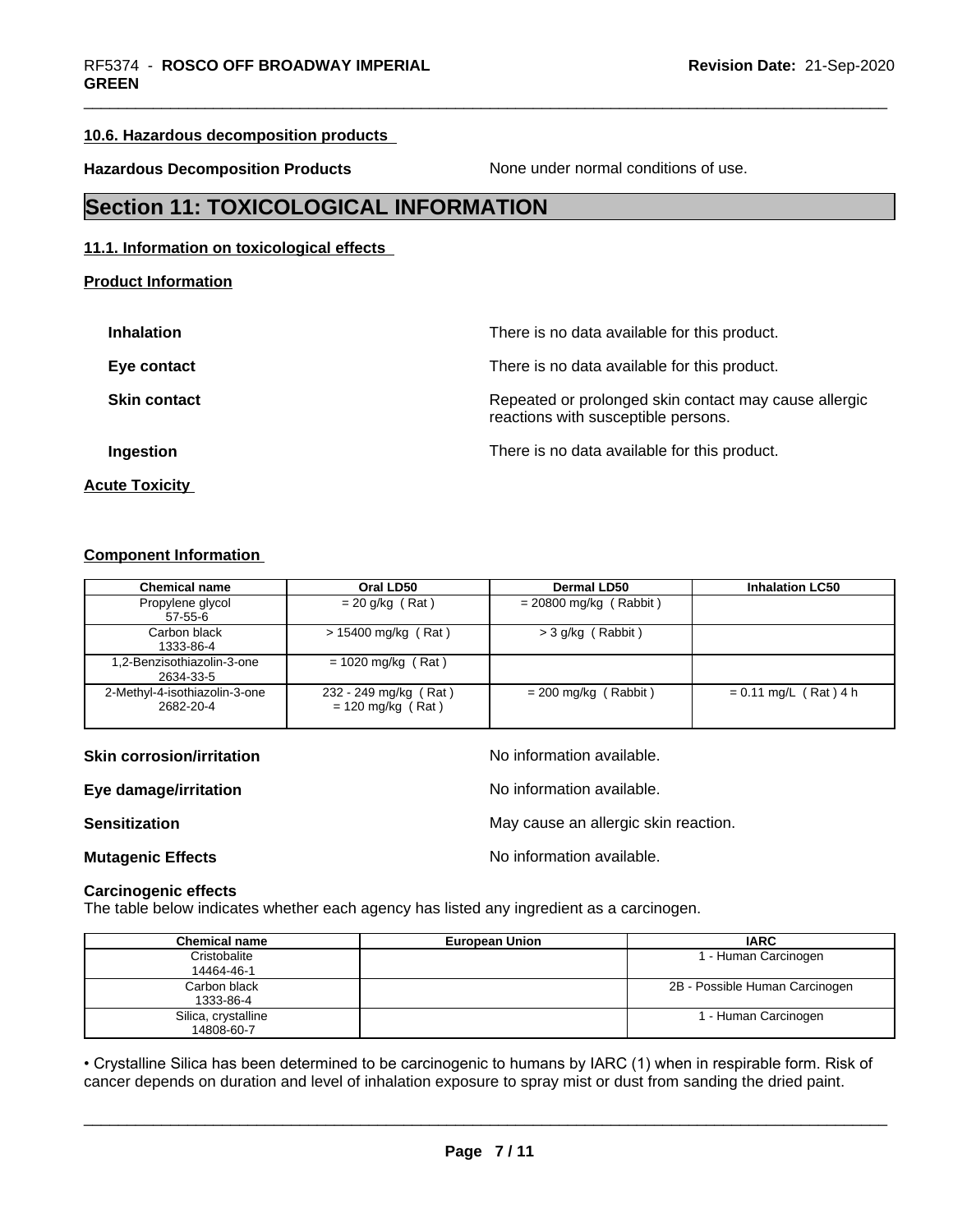#### **Legend**

IARC - International Agency for Research on Cancer

| <b>Reproductive Effects</b>     | No information available.                                                     |
|---------------------------------|-------------------------------------------------------------------------------|
| <b>Developmental Effects</b>    | No information available.                                                     |
| <b>STOT - single exposure</b>   | No information available.                                                     |
| <b>STOT - repeated exposure</b> | Causes damage to organs through prolonged or repeated<br>exposure if inhaled. |
| <b>Neurological Effects</b>     | No information available.                                                     |
| <b>Target organ effects</b>     | No information available.                                                     |
| <b>Symptoms</b>                 | No information available.                                                     |
| <b>Aspiration Hazard</b>        | No information available.                                                     |
|                                 |                                                                               |

# **Section 12: ECOLOGICAL INFORMATION**

#### **12.1. Toxicity**

The environmental impact of this product has not been fully investigated

| <b>Chemical name</b> | Algae/aguatic plants             | Fish                             | Crustacea                     |
|----------------------|----------------------------------|----------------------------------|-------------------------------|
| Propylene glycol     | EC50: =19000mg/L (96h,           | LC50 41 - 47 mL/L Oncorhynchus   | $EC50 > 1000$ mg/L (48 h)     |
| 57-55-6              | Pseudokirchneriella subcapitata) | mykiss (96 h)                    | $EC50 > 10000$ mg/L (24 h)    |
|                      |                                  | $LC50 = 710$ mg/L Pimephales     |                               |
|                      |                                  | promelas (96 h)                  |                               |
|                      |                                  | $LC50 = 51600$ mg/L Oncorhynchus |                               |
|                      |                                  | mykiss (96 h)                    |                               |
|                      |                                  | $LC50 = 51400$ mg/L Pimephales   |                               |
|                      |                                  | promelas (96 h)                  |                               |
| Carbon black         |                                  |                                  | EC50: >5600mg/L (24h, Daphnia |
| 1333-86-4            |                                  |                                  | magna)                        |

#### **12.2. Persistence and degradability**

#### **Persistence / Degradability** No information available.

#### **12.3. Bioaccumulative potential**

**Bioaccumulation** There is no data for this product.

| <b>Chemical name</b>       | <b>Partition coefficient</b> |
|----------------------------|------------------------------|
| 1.2-Benzisothiazolin-3-one | ں. ا                         |
| 2634-33-5                  |                              |

#### **12.4. Mobility in soil**

**Mobility** in soil **Mobility** in soil

### **Mobility in Environmental Media** Noinformation available.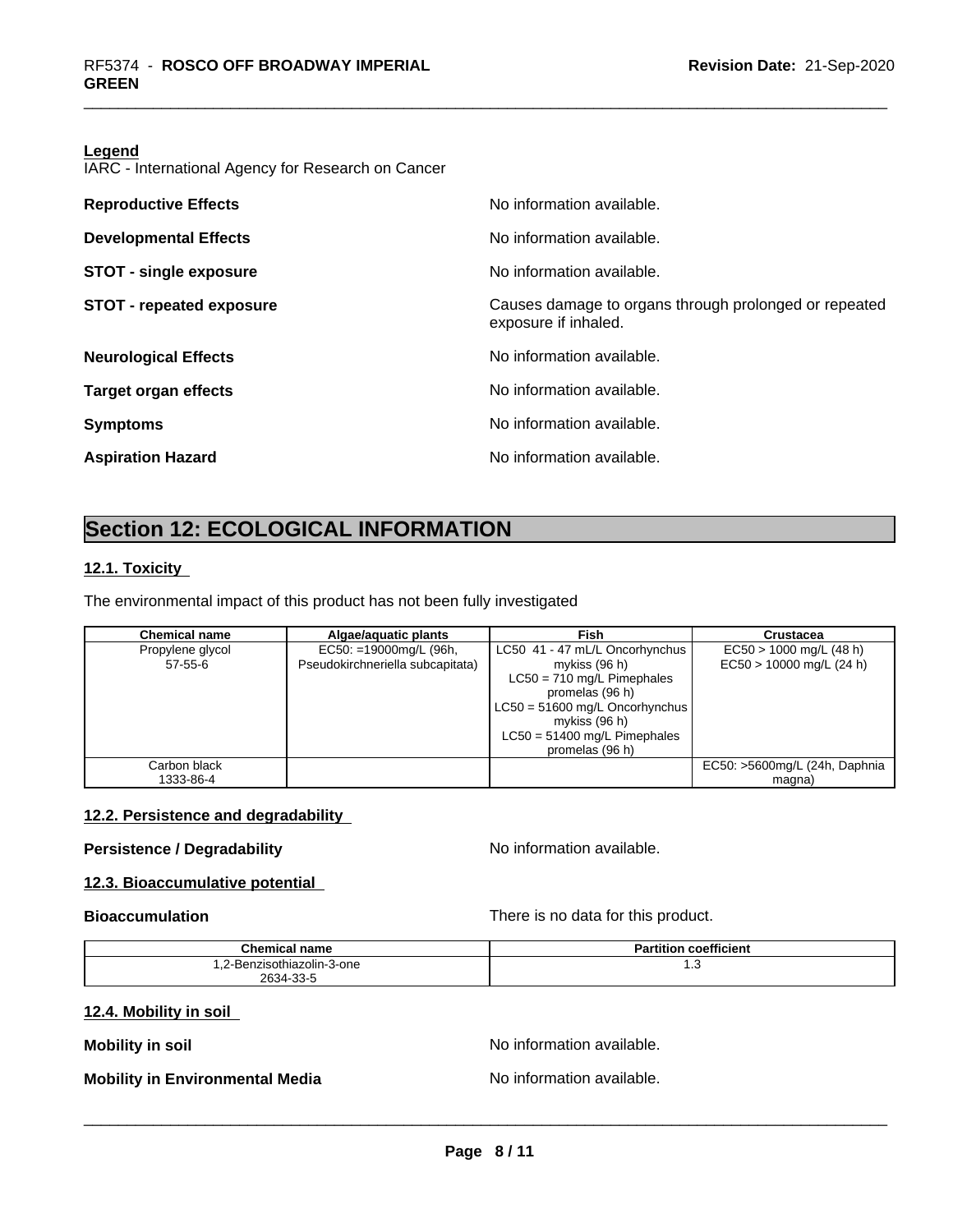#### **12.5. Results of PBT and vPvB assessment**

#### **PBT and vPvB assessment No information available.**

| Chemical name                              | <b>PBT and vPvB assessment</b>                 |
|--------------------------------------------|------------------------------------------------|
| Propylene glycol                           | The substance is not PBT / vPvB PBT assessment |
| 57-55-6                                    | does not apply                                 |
| Carbon black                               | The substance is not PBT / vPvB PBT assessment |
| 1333-86-4                                  | does not apply                                 |
| 1.2-Benzisothiazolin-3-one<br>2634-33-5    | The substance is not PBT / vPvB                |
| 2-Methyl-4-isothiazolin-3-one<br>2682-20-4 | The substance is not PBT / vPvB                |

#### **12.6. Other adverse effects**

**Other adverse effects** No information available

# **Section 13: DISPOSAL CONSIDERATIONS**

#### **13.1. Waste treatment methods**

| <b>Waste from Residues/Unused Products</b> | Dispose of in accordance with the European Directives on<br>waste and hazardous waste.                 |
|--------------------------------------------|--------------------------------------------------------------------------------------------------------|
| <b>Contaminated Packaging</b>              | Empty containers should be taken for local recycling,<br>recovery or waste disposal.                   |
| <b>EWC waste disposal No</b>               | No information available                                                                               |
| <b>Other Information</b>                   | Waste codes should be assigned by the user based on the<br>application for which the product was used. |

## **Section 14: TRANSPORT INFORMATION**

| <b>IMDG</b> | Not regulated |
|-------------|---------------|
| RID         | Not regulated |
| <b>ADR</b>  | Not regulated |
| <b>ADN</b>  | Not regulated |
| <b>IATA</b> | Not regulated |

# **Section 15: REGULATORY INFORMATION**

#### **15.1. Safety, health and environmental regulations/legislation specific for the substance or mixture**

**Occupational Illnesses (R-463-3, France)**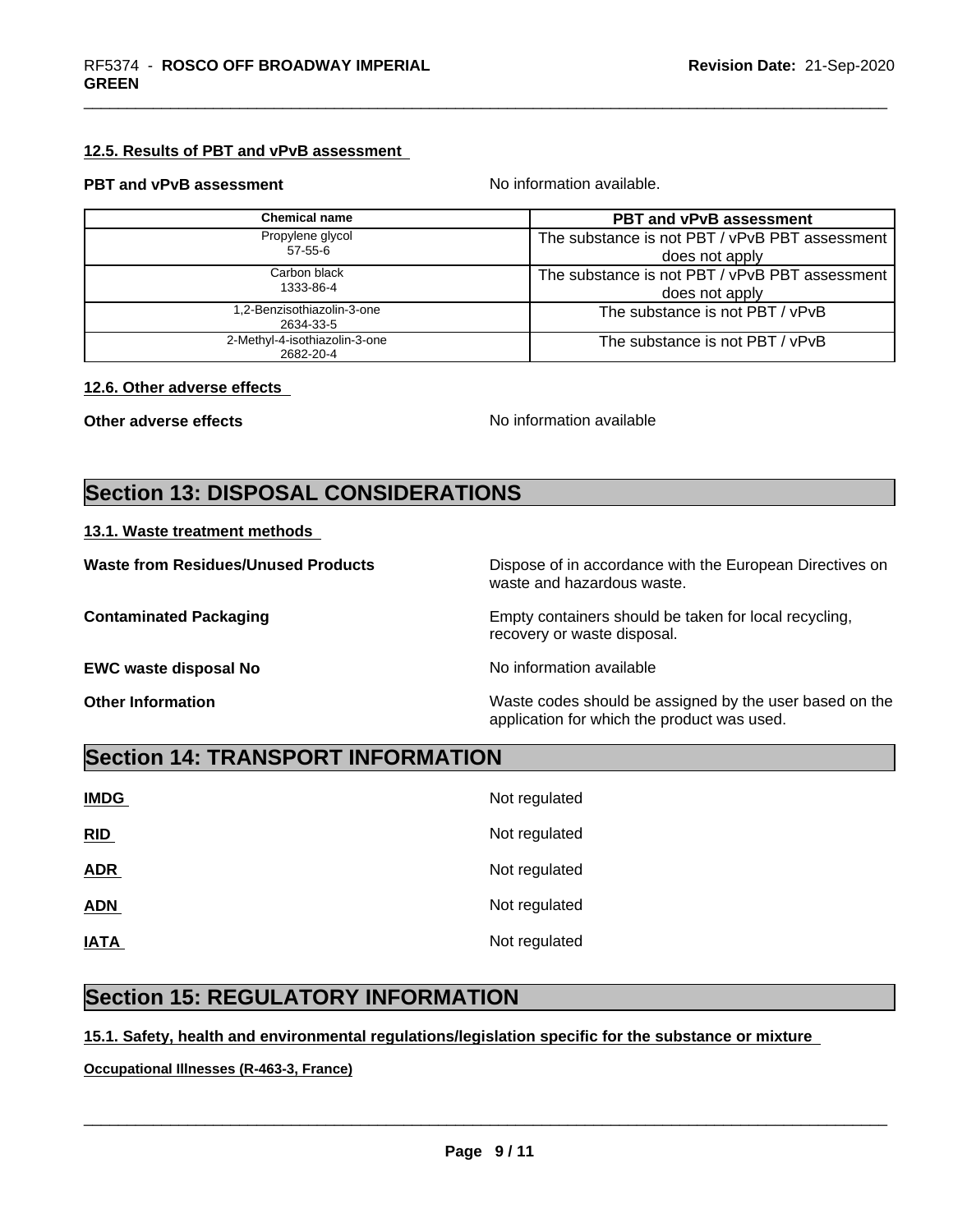| Chemical name                           | French RG number       |
|-----------------------------------------|------------------------|
| Cristobalite<br>14464-46-1              | <b>RG 25</b>           |
| Propylene glycol<br>$57 - 55 - 6$       | <b>RG 84</b>           |
| Carbon black<br>1333-86-4               | <b>RG 16, RG 16bis</b> |
| Silica, crystalline<br>14808-60-7       | <b>RG 25</b>           |
| 1,2-Benzisothiazolin-3-one<br>2634-33-5 | RG 65                  |

#### **European Union**

Take note of Directive 98/24/EC on the protection of the health and safety of workers from the risks related to chemical agents at work

#### **International Inventories**

**AICS** No - Not all of the components are listed. **DSL: Canada** Yes - All components are listed or exempt.<br>**EINECS: European Union** Wo-Not all of the components are listed. No - Not all of the components are listed. **ENCS ENCS ENCS ENCS ENCS ENCS ENCS ENCS ENCS ENCS ENCS ENCS ENCS ENCS ENCS ENCS ENCS ENCS ENCS ENCS ENCS ENCS ENCS ENCS ENCS ENCS ENCS ENCS IECSC**<br> **IECSC**<br> **IECSC**<br> **IECSC**<br> **IECSC**<br> **IECSC**<br> **IECSC**<br> **IECSC**<br> **IECL**<br> **IECL**<br> **IECL**<br> **IECL**<br> **IECL**<br> **IECL**<br> **IECL** No - Not all of the components are listed. **PICCS No** - Not all of the components are listed. **TSCA: United States** Yes - All components are listed or exempt.

#### **Legend**

 **AICS** - Australian Inventory of Chemical Substances  **DSL/NDSL** - Canadian Domestic Substances List/Non-Domestic Substances List  **IECSC** - China Inventory of Existing Chemical Substances

 **EINECS/ELINCS** - European Inventory of Existing Chemical Substances/European List of Notified Chemical Substances

 **ENCS** - Japan Existing and New Chemical Substances

 **KECL** - Korean Existing and Evaluated Chemical Substances

 **PICCS** - Philippines Inventory of Chemicals and Chemical Substances

 **TSCA** - United States Toxic Substances Control Act Section 8(b) Inventory

#### **15.2. Chemical safety assessment**

#### **Chemical Safety Report** No information available

 $\overline{\phantom{a}}$  ,  $\overline{\phantom{a}}$  ,  $\overline{\phantom{a}}$  ,  $\overline{\phantom{a}}$  ,  $\overline{\phantom{a}}$  ,  $\overline{\phantom{a}}$  ,  $\overline{\phantom{a}}$  ,  $\overline{\phantom{a}}$  ,  $\overline{\phantom{a}}$  ,  $\overline{\phantom{a}}$  ,  $\overline{\phantom{a}}$  ,  $\overline{\phantom{a}}$  ,  $\overline{\phantom{a}}$  ,  $\overline{\phantom{a}}$  ,  $\overline{\phantom{a}}$  ,  $\overline{\phantom{a}}$ 

## **Section 16: OTHER INFORMATION**

#### **Full text of H-Statements referred to under section 3**

H301 - Toxic if swallowed

- H302 Harmful if swallowed
- H311 Toxic in contact with skin
- H314 Causes severe skin burns and eye damage
- H315 Causes skin irritation
- H317 May cause an allergic skin reaction
- H318 Causes serious eye damage
- H335 May cause respiratory irritation
- H372 Causes damage to organs through prolonged or repeated exposure
- H400 Very toxic to aquatic life